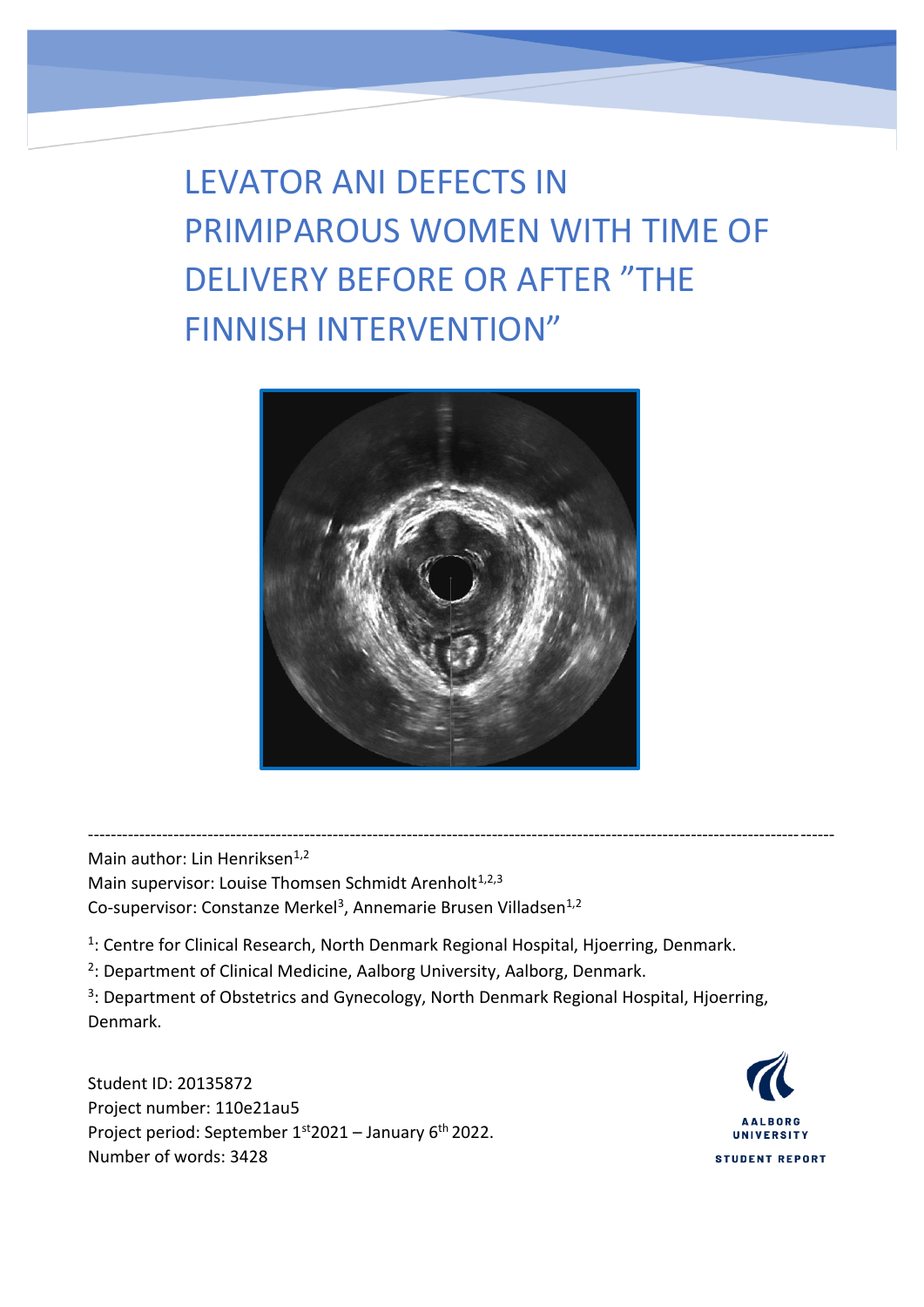#### **Dansk resume:**

**Baggrund:** I 2013 blev "Det finske håndgreb" indført på Regionshospital Nordjylland. Metoden anvendes i fødslens sidste fase, og indebærer støtte af perineum, mens caput fødes, hvilket også sænker hastigheden af caputs fødsel. Formålet var at mindske forekomsten af grad 3 og 4 sphincterrupturer. Forekomsten faldt fra 7,2 % i 2012 til 2,9 % i 2013.

 Ved at anvende håndgrebet kan belastningen på levator ani musklerne øges, hvilket potentielt kan øge risikoen for defekter i musklerne i form af deenervering, devaskularisering og overrivning. Disse skader betegnes som levator ani defekter (LAD), og er beskrevet i tidligere studier. Formålet med dette studie er, ved hjælp af 3D endovaginal ultralyd, at evaluere tilstedeværelsen af LAD, hos primipara kvinder, som har født før og efter implementering af "Det finske håndgreb". Desuden vil der blive foretaget en objektiv vurdering af vaginal prolaps, samt evaluering af urogynækologiske symptomer herunder urininkontinens og prolaps.

**Metoder:** Primipara kvinder med fødselstidspunkt mellem 2008-2018, blev identificeret via deres diagnosekoder (*n=* 2518) og inviteret til deltagelse via e-boks. Deltagerne blev inddelt i kohorte 1, som havde født før "Det Finske håndgreb" (2008-2013) og kohort 2, der havde født efter (2013- 2018). De inkluderede kvinder fik udført en POP-Q måling for at kvantificere graden af eventuel vaginalprolaps samt en 3D endovaginal ultralydsscanning af levatormusklerne. Slutteligt besvarede deltagerne udvalgte spørgeskemaer omhandlende urogenitale problemstillinger. Herunder et generelt spørgeskema med demografisk information, samt the International Consultation on Incontinence Questionnaire-Urinary Incontinence Short Form (ICIQ-UI-SF) og the International Consultation on Incontinence Questionnaire Vaginal Symptoms Module (ICIQ-VS).

 Efterfølgende blev alle ultralydsscanninger evalueret med henblik på bedømme eventuel tilstedeværelse af LAD. Til dette formål blev levator ani musklerne opdelt i henholdsvis musculus puboviceralis og musculus puborectalis. Afhængig af defektens størrelse blev skaderne scoret fra 0-3, og scoren resulterede i opdeling af graden af defekt i hhv. ingen defekt, mild defekt og stor defekt.

**Resultater:** 114 primipara kvinder blev inkluderet i studiet. Der var statistisk signifikant forskel på tiden fra fødsel til inklusion mellem kohorterne. Der kunne ikke påvises statistisk signifikante forskelle mellem kohorte 1 og 2 med hensyn til alder, BMI eller tidligere operationer. Ligeledes fandtes ingen forskel i prolapstype, prolapsgrad, subjektive symptomer eller forekomsten af LAD, mellem de to kohorter. Dog fandtes en relativ høj prævalens, da op mod 50% af de inkluderede kvinder havde LAD.

**Konklusion:** "Det finske håndgreb" har hverken forværret eller bedret tilstedeværelsen af skader i levator ani musklerne på baggrund af fødslen. Dog er forekomsten af LAD høj i begge grupper og begge grupper rapporterer urogenitale gener, hvorfor området med fordel kan undersøges yderligere.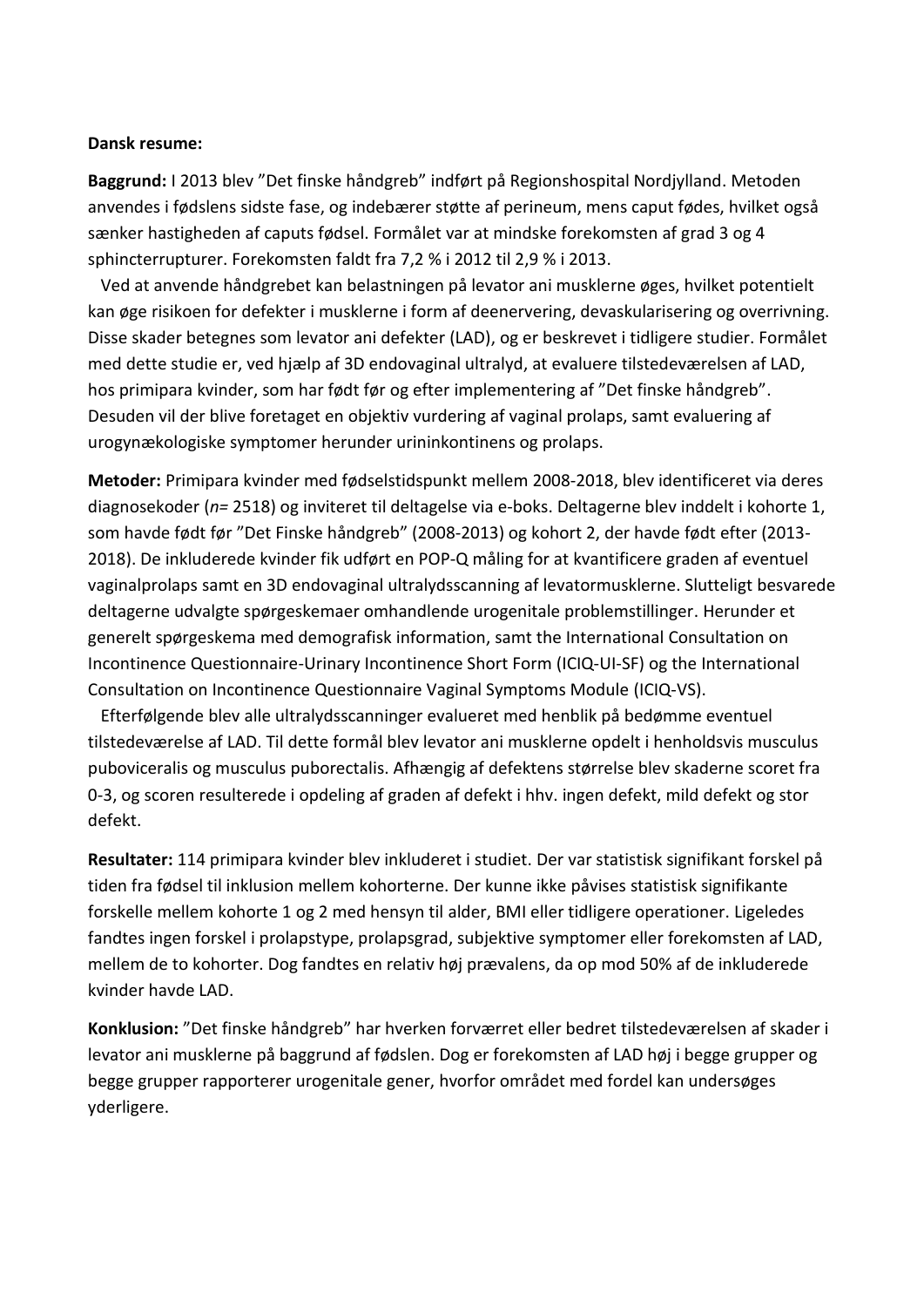# **Abbreviations:**

EVUS - endovaginal ultrasound

ICIQ-UI-SF - the International Consultation on Incontinence Questionnaire-Urinary Incontinence Short Form

ICIQ-VS - the International Consultation on Incontinence Questionnaire Vaginal Symptoms Module

LAD - levator ani defect

LAM - levator ani muscle

PFD – pelvic floor dysfunction

POP - Pelvic organ prolaps

POP-Q - Pelvic Organ Prolapse Quantification

PR - puborectalis

PV – puboviceralis

QoL - Quality of life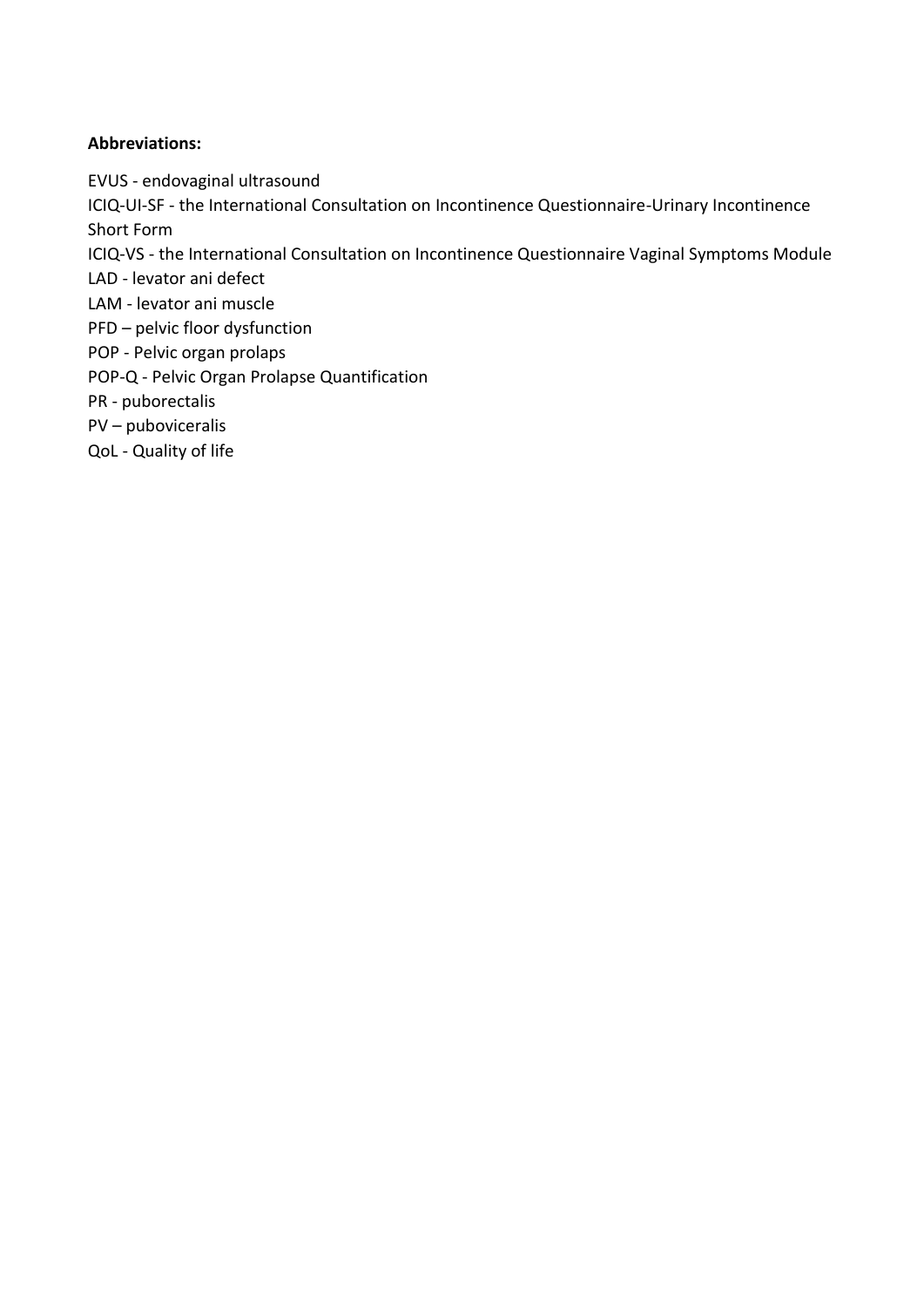#### **Introduction**

Female pelvic floor dysfunction (PFD) is a well-established postpartum risk in childbirth. PFD includes pain, pelvic organ prolapse (POP), sexual dysfunction as well as both urinary and fecal incontinence(1) (2) (3). These complications might gravely influence the quality of life (QoL) in the affected women. Contributors to PFD may be obstetric anal sphincter muscle injuries as well as levator ani muscle defects (LAD)(1)(4). Rupture of the anal sphincter occurs in up to 6% of vaginal deliveries(4), while LADs are seen in 36% of primiparous women.(5)

The primary musculatory compartment of the pelvic floor is the levator ani muscles (LAMs), which are critical in pelvic organ support. LAM inserts on the ramus ossis pubis, and forms a u-shaped muscle, which frames both the urethra, vagina and rectum(6). The LAM can be subdivided into the puborectalis muscle, the pubococcygeus muscle and the illiococcygeus muscle. When examining these muscles using endovaginal ultrasound (EVUS), the three muscles can be divided into: the puborectalis muscle (PR) and the puboviceralis muscle (PV). The PV includes both the iliococcygeus and the pubococcygeus muscle, since these cannot be differentiated in ultrasound imaging.(7)

 During pregnancy and delivery, the LAM can stretch 2-3 times its own length(8). This significant distension might result in defects, such as tearing from the pubic bone as well as denervation and devascularization of the LAM, thus creating LADs. This poses a considerable problem since LADs have been linked to complications, such as POP and urinary incontinence, as well as recurrence of prolapse after surgical correction.(6)

 Another muscle important for the support of the pelvic floor, is the anal sphincter, which is responsible for discharge of fecal matter and gas(7). To prevent sphincter injuries, the "Finnish intervention", was introduced at the maternity ward at the North Denmark Regional hospital from January 1<sup>st</sup>, 2013. The intervention seeks to prevent tearing the sphincter muscles during delivery by manually applying pressure to the perineum in the final stage of delivery. This also decreases the speed at which the caput is born. The intervention has successfully been shown to decrease anal sphincter injuries from 7.2% to 2.9%.(9)

 However, by applying pressure and holding back the caput, the time in which the LAM is stretched to the maximum, is prolonged. It can be speculated, that this also increases the degree of distension on the LAM, which might result in a higher risk of LADs and the previously described complications.

Therefore, the aim of this study was to compare urogynecological symptoms, objective signs of prolapse and LADs between two groups of singleton primiparous women, who have given birth in the North Denmark Regional Hospital from 2008-2018. The women were divided into cohort 1, with time of delivery prior to the implementation of the Finnish intervention, and cohort 2, who had a time of delivery after the implementation. The comparison was done through subjective symptoms of POP and urinary incontinence, and through the objective grading of prolapse by gynecological examination and LADs evaluated by endovaginal 3D ultrasound.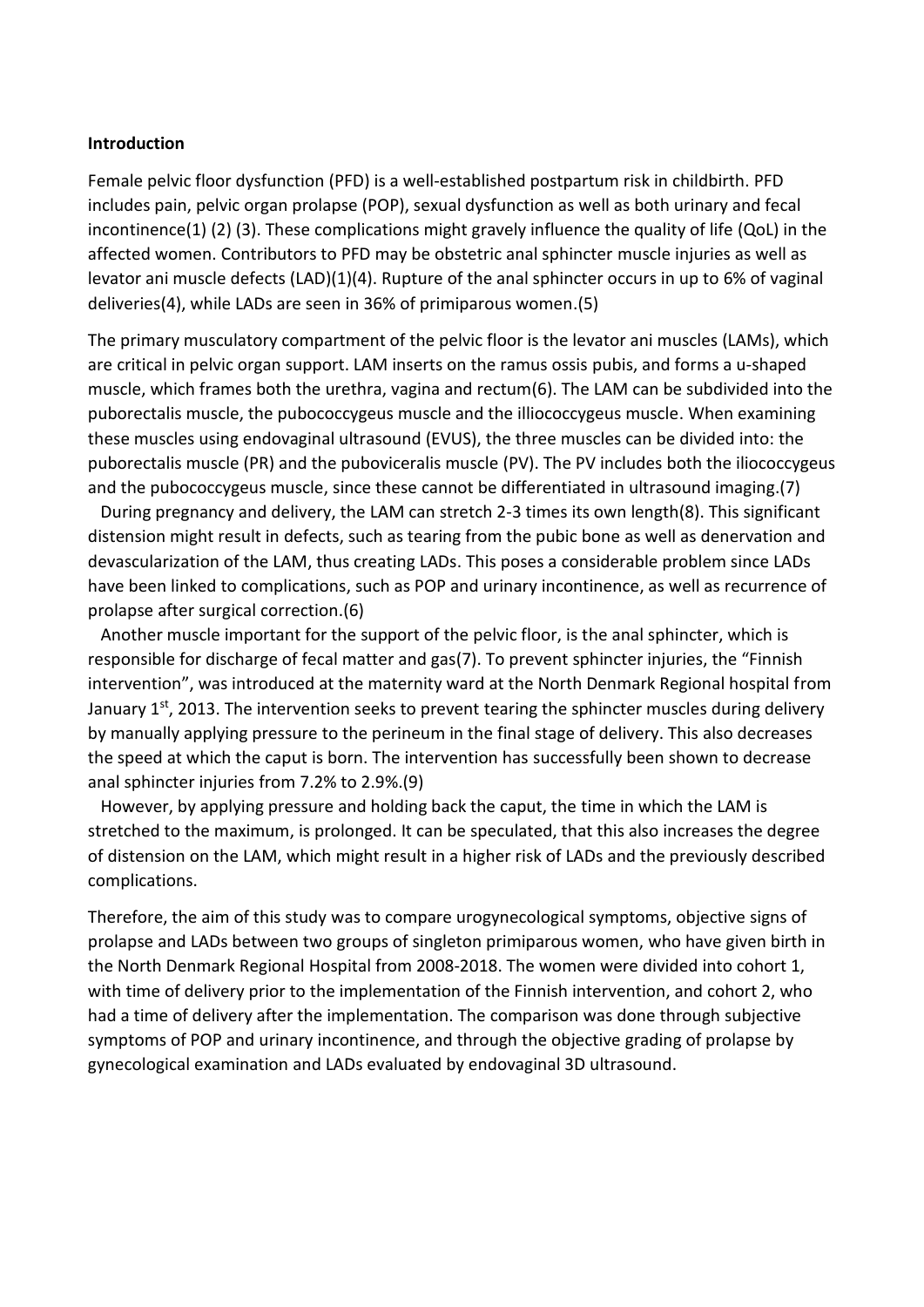## **Methods**

The study aimed to include 300 primiparous women, who had given birth vaginally, to only one child, at the North Denmark Regional Hospital, between January 1st 2008 and December 31st 2018. Participants were identified through the National Hospital Discharge register, based on the inclusion criteria and diagnostic codes (table 1). An invitation to participate in the study was sent to the digital mailbox (e-boks). Subsequently, a new invitation was sent to the non-responders within two months.

| Inclusion criteria                                               | <b>Exclusion criteria</b>          |  |  |  |
|------------------------------------------------------------------|------------------------------------|--|--|--|
| $-$ Age above 18                                                 | - Multiparous                      |  |  |  |
| - Primiparous                                                    | - Gemmeli pregnancy                |  |  |  |
| - Delivery between 2008-2018                                     | - Caesarian section                |  |  |  |
| - Virginial delivery                                             | - Current pregnancy                |  |  |  |
| Birthplace at North Denmark Regional<br>$\overline{\phantom{a}}$ | - Vaginal pathologies complicating |  |  |  |
| Hospital                                                         | vaginal ultrasound such as skin    |  |  |  |
|                                                                  | disorders, tumors, and vulvodynia  |  |  |  |
|                                                                  |                                    |  |  |  |

| Table 1: The inclusion and exclusion criteria used for selecting eligible participants |  |
|----------------------------------------------------------------------------------------|--|
|----------------------------------------------------------------------------------------|--|

The invitation included a Redcap-link, through which the participants could register their name and telephone number. The participants were contacted by telephone, to clear up any questions about the study, as well as schedule an appointment for examination.

The women were grouped in two cohorts according to time of delivery. Cohort 1 had given birth before the implementation of the Finnish intervention (2008-2012) and cohort 2 had given birth after (2013-2018). The examinations took place between July  $1^{st}$  2021 and October 8<sup>th</sup> 2021.

#### *Gynecological examination:*

All participants had a pelvic examination performed to assess any possible POP. The Pelvic Organ Prolapse Quantification (POP-Q) system was used, and from these data the grade of prolapse was determined for each woman. This was done by measuring the lowest point of the anterior and posterior vaginal wall, as well as the lowest edge of the cervix during straining. Each measurement resulted in a grading of prolapse, if any, from 0 to 4 (0 being no prolapse and 4 total prolapse).(10)

# *Endovaginal ultrasound:*

Subsequently, a 3D EVUS was performed to determine any LADs (7). The procedure was performed using a flex focus 500 ultrasound machine from BK medical, with a 8838 probe (9-13 MHz). Participants were placed in the dorsal lithomy position. The probe was then inserted into the vagina, until the vesicourethral junction was viewed in the axial plane, and the 3D ultrasound image was obtained. One or more images was obtained from each participant to ensure optimal image quality.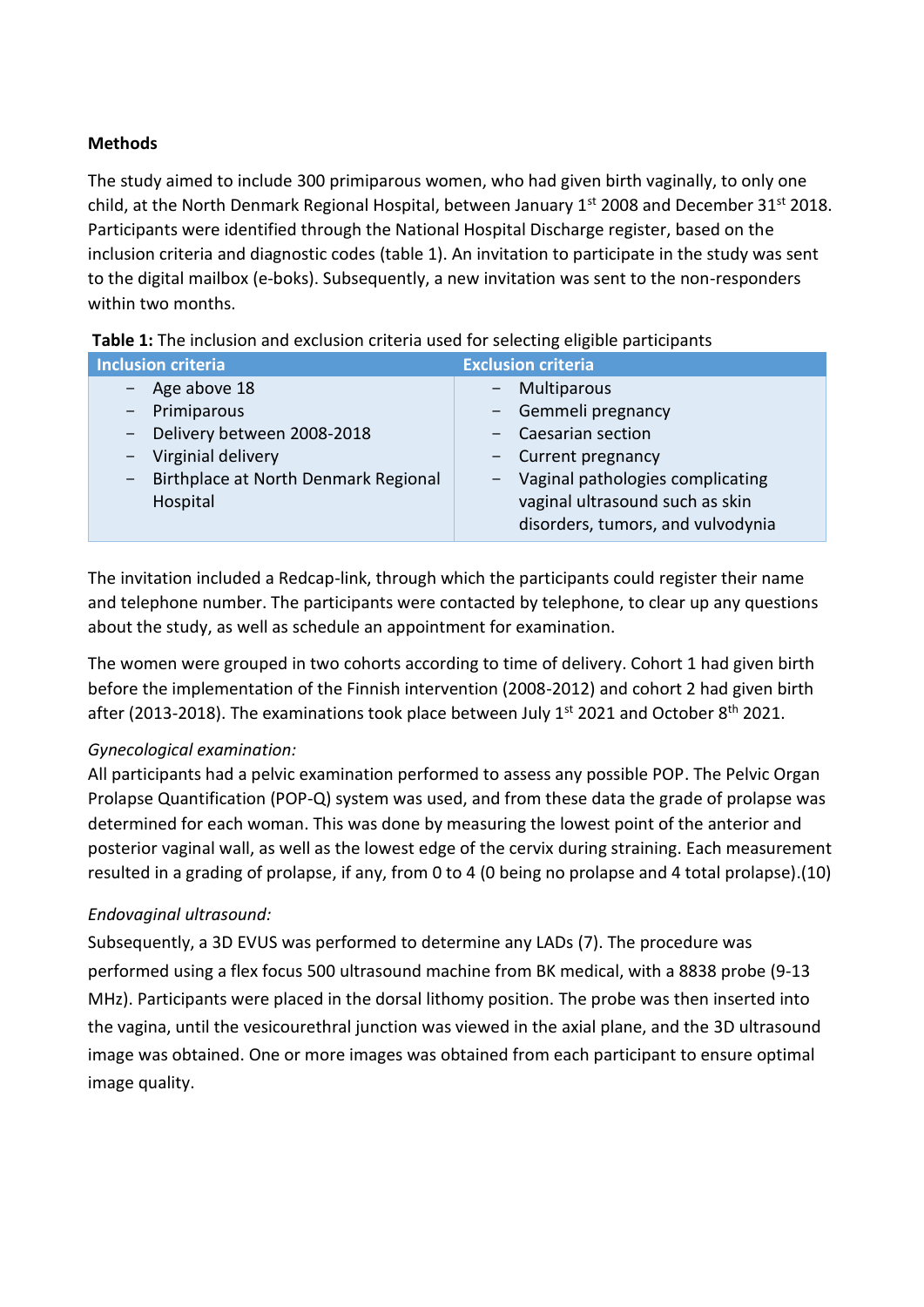# *Questionnaires:*

The participants were asked to fill out questionnaires evaluating symptoms of pelvic floor dysfunction. These included a general supplement questionnaire as well as two validated urogynecological questionnaires. The first questionnaire was the International Consultation on Incontinence Questionnaire-Urinary Incontinence Short Form (ICIQ-UI-SF), which yields a total ICIQ-UI-SF score, describing the severity and bother of urinary incontinence symptoms. The score has a range between 0-21, with 21 being the most severe. Based on this score, the women were divided into the following categories: no symptoms (0), mild-moderate symptoms (1-12) and severe incontinence symptoms (13-21)(11). This questionnaire also evaluates type of incontinence (stress -, urge- and mixed urinary incontinence). The second questionnaire was The International Consultation on Incontinence Questionnaire Vaginal Symptoms Module (ICI-VS)(12), which evaluates vaginal prolapse on the following domains: a vaginal symptom score (range between 0 and 53, where 0 is no symptoms), a sexual matter score (score range 0-58, where 0 is no symptoms) and lastly, a QoL score assessed on a VAS scale (range 0-10).

# *Interpretation of ultrasound images:*

Interpretation of the ultrasound images were performed offline by the main author and the main supervisor by using the software program BK3D viewer version 7.0 from BK Medical Aps. Both reviewers were blinded to cohort belonging and clinical findings. An example is seen in figure 1.



**Figure 1**: Ultrasound imaging used to determine LADs. U = urethra, V = vagina, R = rectum. I: example of intact LAM. II: example of LAD.

The assessment of LADs was made using the previously described muscular subdivisions of PV and PR muscles. The method of evaluation has been described by Morgan et. al(13) and validated by e.g. Rostaminia et al., (14). On each side, the PV and PR were individually scored from 0-3, as demonstrated in table 2, resulting in a score between 0-6 for each muscle pair. The score was used to determine the grade of defect: a score of 0 represented no defects, a score of 1-3 represented a mild defect, and a score of ≥4 or a unilateral score of 3 represented a major defect(14).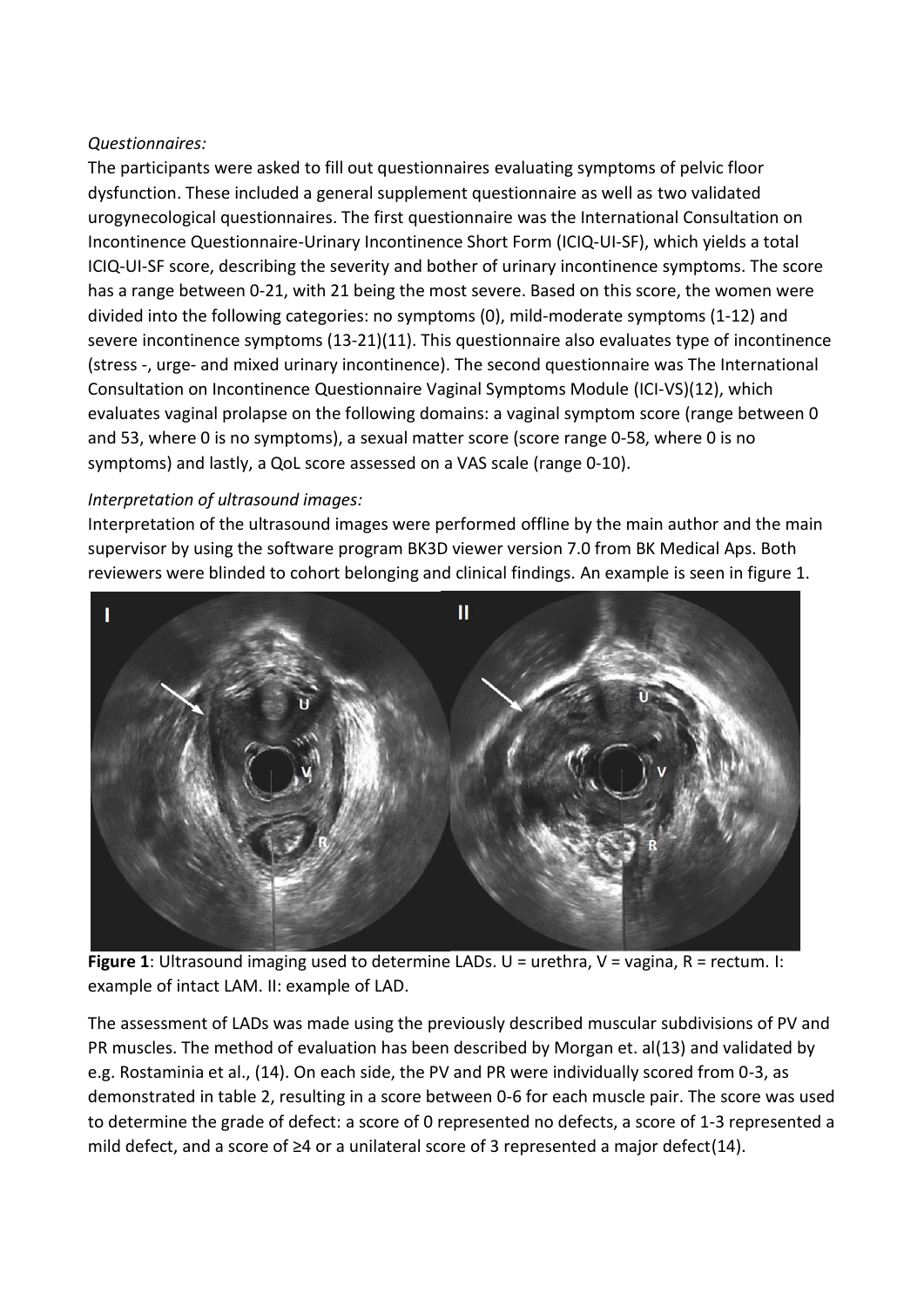**Table 2:** The scoring system used to evaluate LAD for the subdivisions of PV and PR.

| <b>Range of muscle defect</b> | <b>Score</b>  |
|-------------------------------|---------------|
| No defect                     | $\mathbf{U}$  |
| Defect less than 50%          | 1             |
| Defect more than 50%          | $\mathcal{L}$ |
| Absence of muscle             | ર             |

All statistical analyses were performed using IBM SPSS version 27 by the IBM corporation, New York, USA. The applied tests included: students t-test for the normally distributed data, the Chi squared test for categorical values, and the Mann-Whitney U test for the non-parametric data without normal distribution. Values of p < 0,05 were considered statistically significant.

# **Results**

Based on diagnostic codes, 2039 vaginal deliveries, between year 2008-2018, from primiparous singleton women, were identified. A total of 286 women responded to the invitation and signed up in Redcap. Here, 172 women were excluded based on double registration, not answering the inquiry to schedule an appointment and due to not showing up for the scheduled appointments as well as due to not meeting the inclusion criteria. A total of 114 women participated in the physical examination. As a result of not being primiparous two women were later excluded, resulting in 112 final participants – 36 women in cohort 1 and 76 in cohort 2.

 When comparing the two cohorts, no significant differences were found regarding age, body mass index (BMI), smoking history or prior surgery but a significant difference was found when evaluating time from delivery to inclusion (table 3). Regarding prior surgeries two women in cohort 1 had surgery for incontinence and one had surgery for POP, prior to the inclusion. No women in cohort 2 reported these surgeries.

|                                                                | <b>Cohort 1</b><br>$n = 36$                    | <b>Cohort 2</b><br>$N = 76$                   | p-value    |
|----------------------------------------------------------------|------------------------------------------------|-----------------------------------------------|------------|
| Age, mean (SD)                                                 | 41.1(6.1)                                      | 34.37 (5.7)                                   | $0.287*$   |
| BMI median (range)                                             | 27.28 (19-48)                                  | 25.39 (19-50)                                 | $0.243**$  |
| Smoking<br>Currently, n (%)<br>Former, n (%)<br>Never, $n$ $%$ | 5/36 (13.9%)<br>15/36 (41.7%)<br>16/36 (44.4%) | 18/76 (23.7%)<br>20/76 (26.3%)<br>38/76 (50%) | $0.208***$ |
| Prior surgery<br>Yes, n (%)                                    | 11/36 (30.6%)                                  | 12/76 (15.8%)                                 | $0.07***$  |
| Days between delivery and<br>inclusion, mean (SD)              | 3951 (495)                                     | 1837 (600)                                    | $< 0.001*$ |

**Table 3:** Demographic characteristics of cohort 1 and cohort 2.

*\* = t-test, \*\* = Mann Whitney U test, \*\*\* Chi-squared test*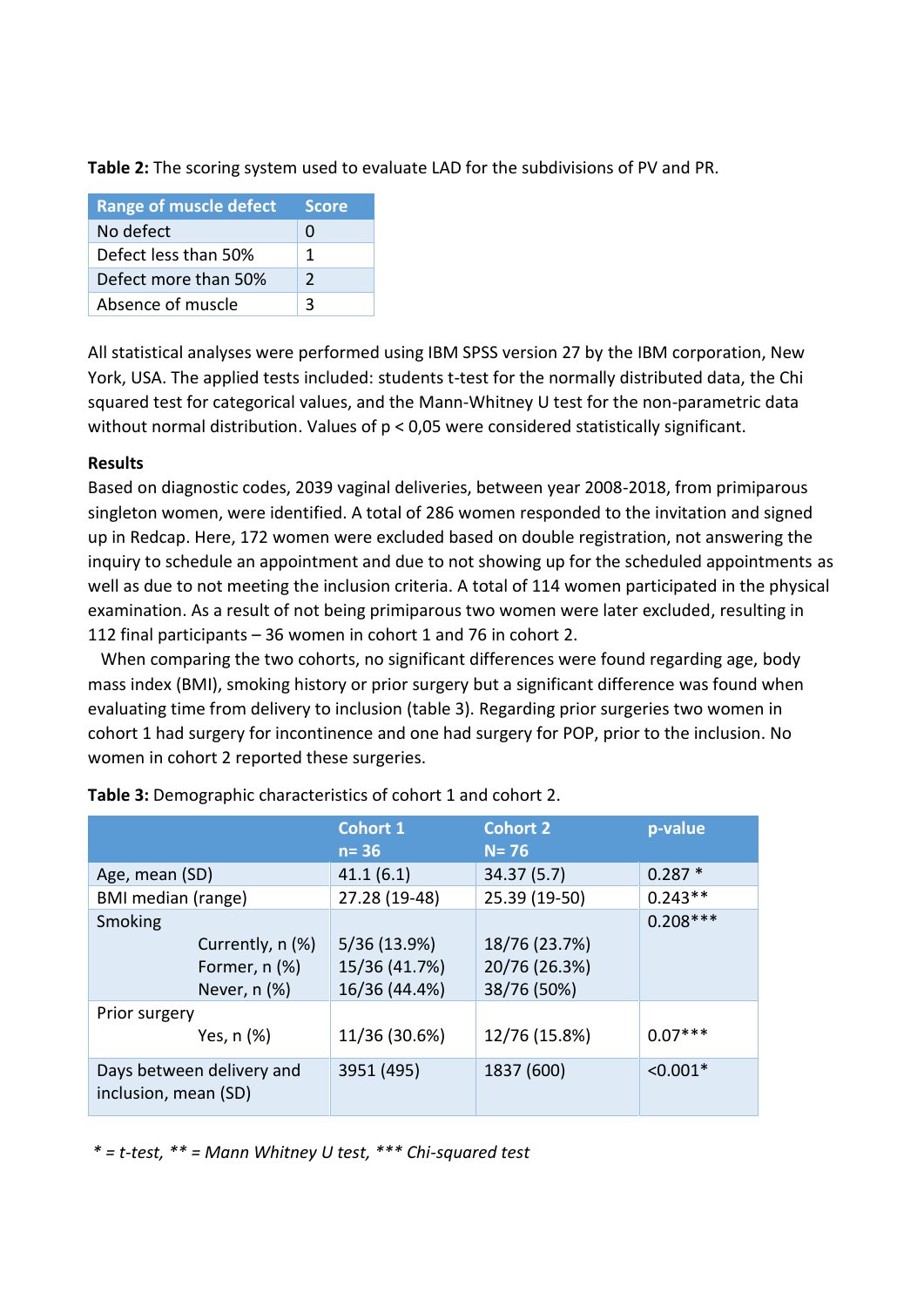Evaluated by the POP-Q measurement, none of the participants suffered from uterine prolapse. Regarding cystocele and rectocele no statistically significant differences were found between the two cohorts (figure 2).



**Figure 2:** The distribution of cystocele and rectocele in the two cohorts (n (%)). No statistically significant difference was found (cystocele p-value=0.215 and rectocele p-value=0.709 evaluated by chi squared test).

The ICIQ-VS questionnaire was used to evaluate vaginal symptoms. Both cohorts had a median score of 8 (range 0-40 for cohort 1, and 0-31 for cohort 2, p=0.845), meaning relatively few vaginal symptoms reported in both cohorts. Regarding the sexual matters score, cohort 1 reported a higher score than cohort 2, however the difference was not statistically significant (median score value 21 (range 13-45) for cohort 1 vs. median score 13 (range 13-25) for cohort 2, p=0.872). Moreover, the two cohorts had a similar QoL-score, with a median of 1 (range 0-7 for cohort 1 and range 0-10 for cohort 2, p=0.823).

The ICIQ-UI-SF questionnaire was used to evaluate urinary incontinence symptoms. Based on the ICIQ-UI-SF total score, the women were divided into the categories: none, mild-moderate and severe urinary incontinence symptoms (figure 3). No significant difference between the two cohorts were found (p=0.182). Moreover, the distribution of incontinence type was similar in both cohorts, with stress incontinence being the predominant type, followed by mixed incontinence, and urge incontinence (table 4). Two patients in cohort 2 could not be categorized as either, since they did not report symptoms, consistent with either type of incontinence.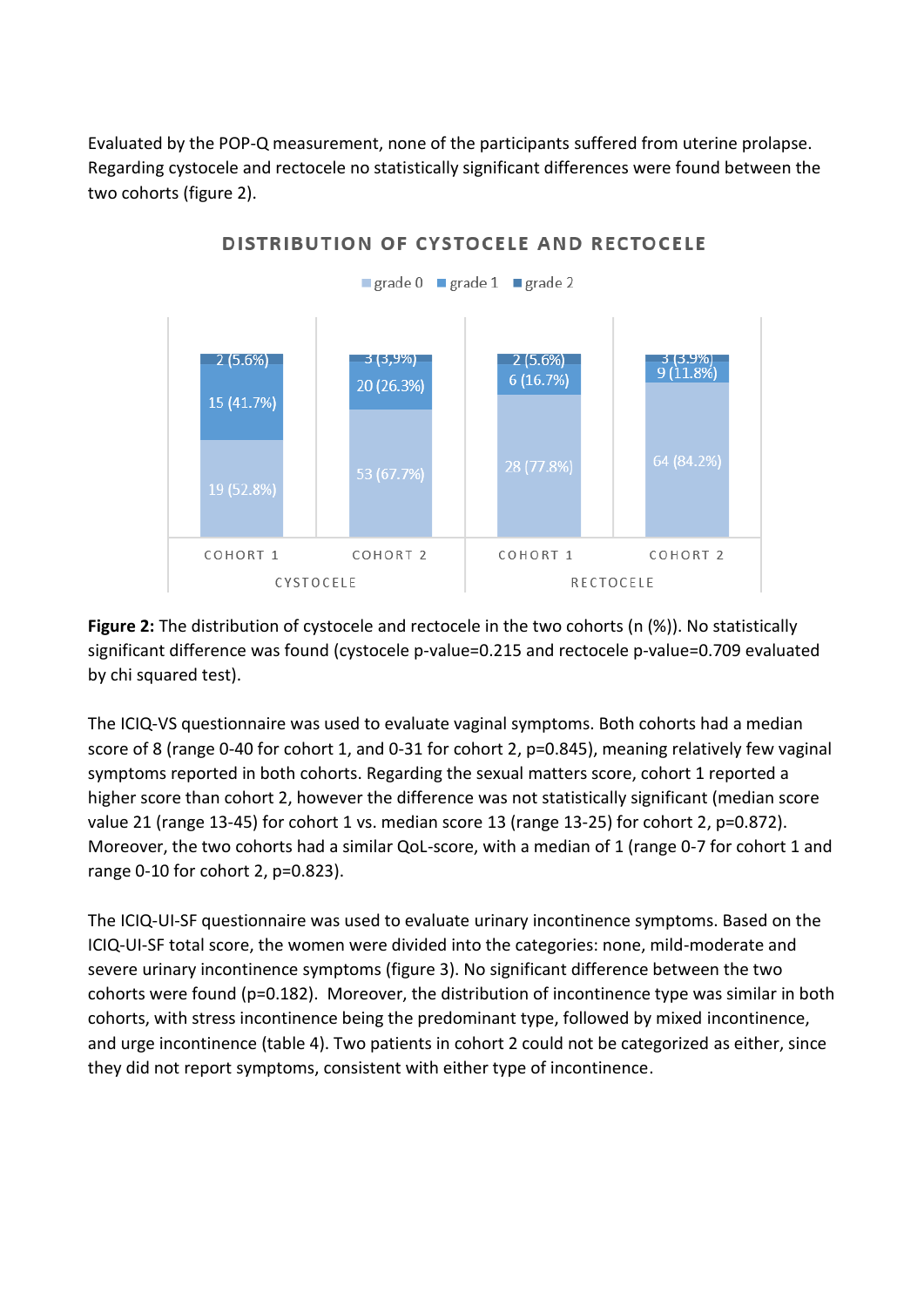# **SEVERITY OF URINARY INCONTINENCE SYMPTOMS**



**Figure 3**: Severity of urinary incontinence symptoms, based on the ICIQ-UI-SF total score (n (%)). No statically significant differences were found (p= 0.332). The Chi squared test was used.

|                 | <b>Cohort 1</b> | <b>Cohort 2</b> |
|-----------------|-----------------|-----------------|
|                 | $n=36$          | $n=76$          |
| None $n$ $(\%)$ | 9(25.0%)        | 28 (36.8%)      |
| Stress n (%)    | 15 (41.7%)      | 33 (43.4%)      |
| Urge $n$ (%)    | 4(11.1%)        | 5(6.6%)         |
| Mixed n (%)     | 8 (22.2%)       | 8 (10.5%)       |
| Unknown n (%)   | $0(0.0\%)$      | 2(2.6%)         |

**Table 4** Type of incontinence in the two cohorts based on the answers from the ICIQ-UI-SF.

Regarding the ultrasound images, data from four participants were unsuccessfully saved, resulting in a total of 108 images included in the analysis. To evaluate LADs in the puborectalis muscle in the affected participants, the PR-score was compared between the cohorts. No statically significant differences were found (the median score was 0 in both cohorts, with range 0-3 in both, p=0.370). The same was found for the PV score, evaluating LADs in the puboviceralis muscle (median score of 0, p=0.734, range was 0-6 for cohort 1 and 0-4 for cohort 2).

 Based on the PV and PR score, the degree of muscle defect was divided into: no, mild and major defects as seen in figure 4. Upon comparison, no differences between the two cohorts were found in either the PV or PR muscles (p=0.548 for PV muscle defects and p=0.264 for PR muscle defects). Interestingly 33% in cohort 1 and 24% in cohort 2 had mild-major defects in the PR muscle. Moreover, an overwhelming presence of defects was seen in the PV muscles, where 44% had mild-major LADs in cohort 1, and this was also seen in 46% in cohort 2. This means that almost half of the included women suffer from LAD defects.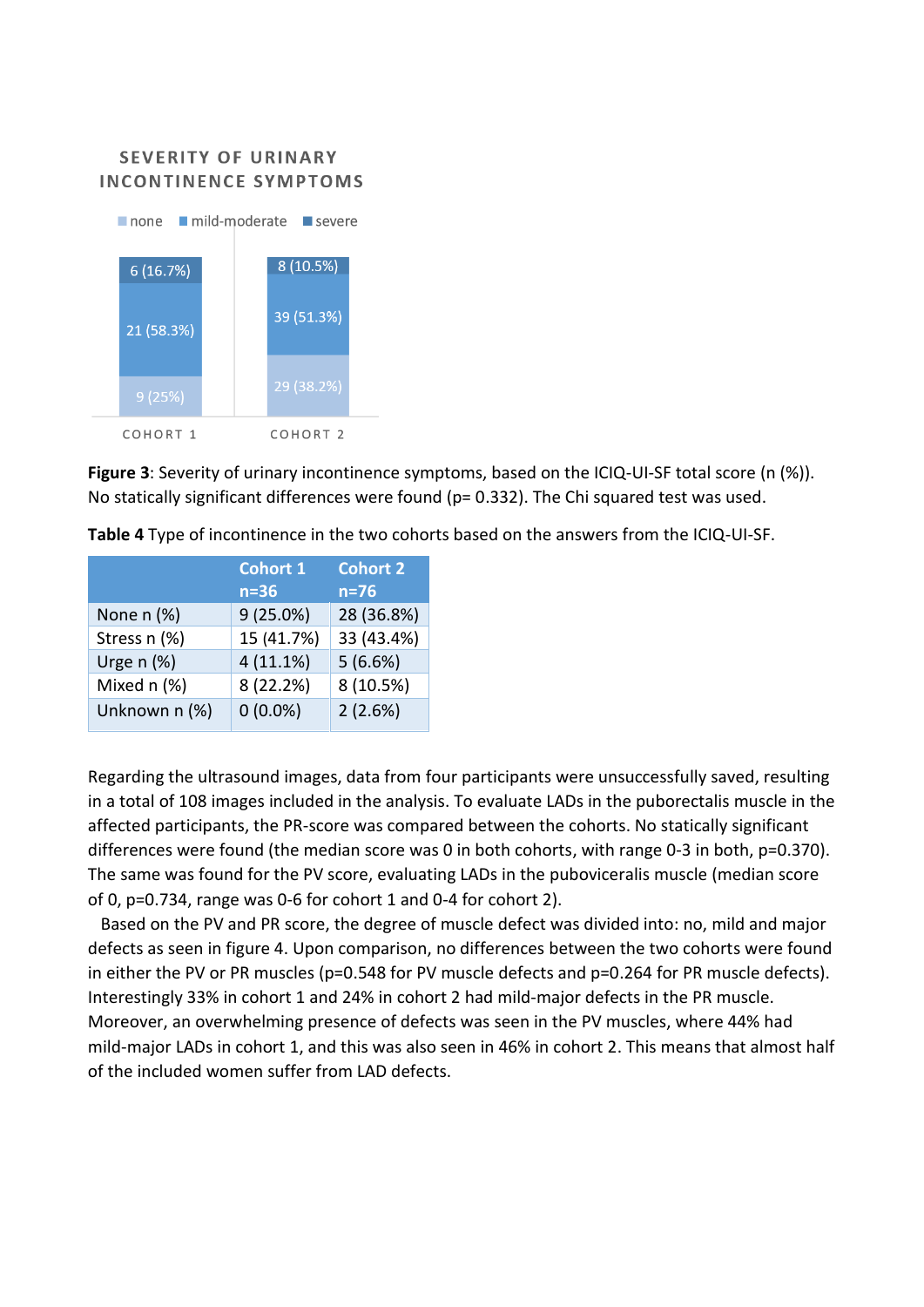

**Figure 4:** Puborectalis (PR) and Puboviceralis (PV) muscle defect type in cohort 1 and 2.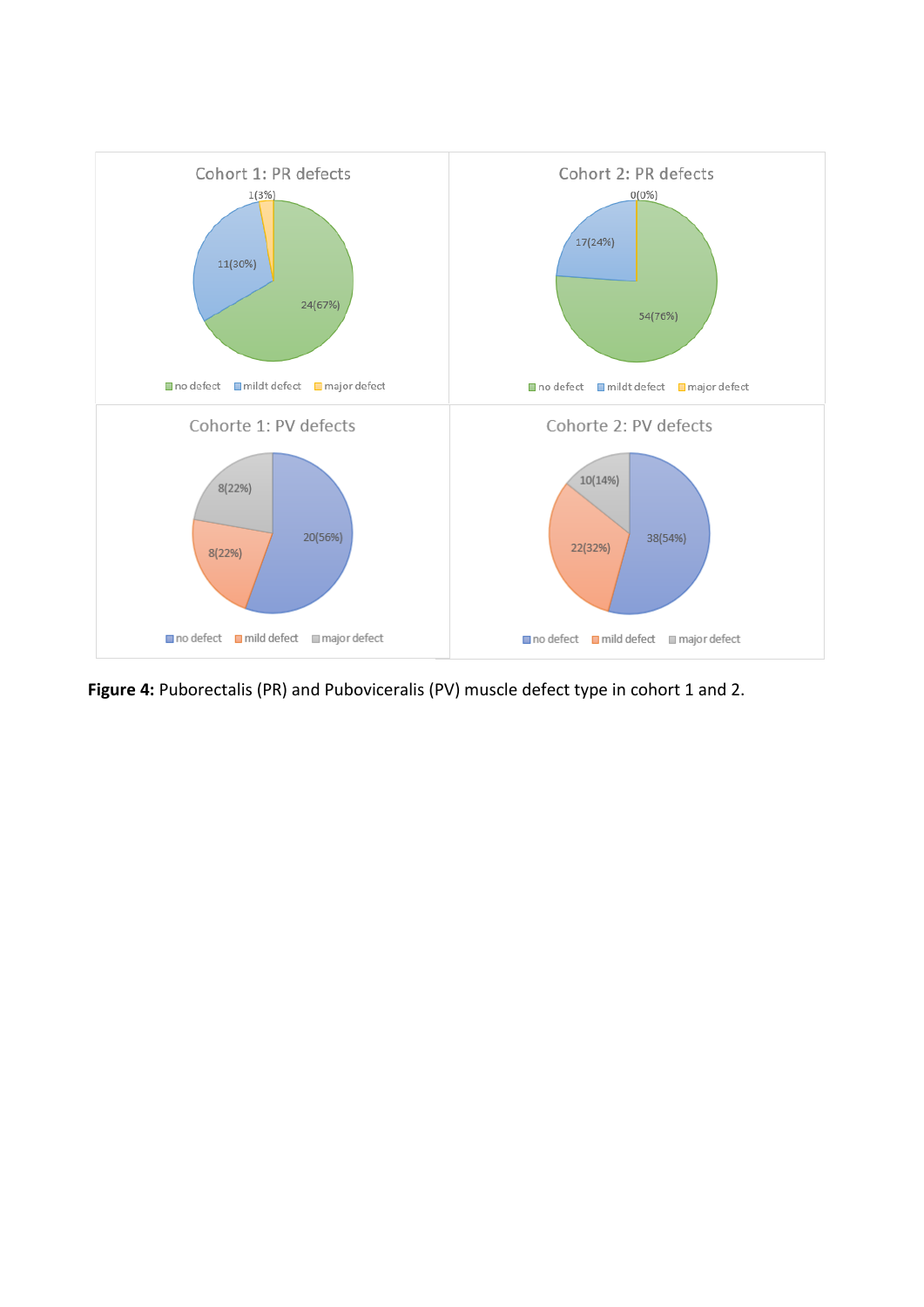#### **Discussion**

In summary, it was not possible to detect any statistically difference between the two cohorts, regarding subjective symptoms of POP and incontinence or the objective presence of POP or LADs determined by EVUS. This could indicate that the Finnish intervention have not altered the symptoms of pelvic floor dysfunction or the presence of LADs. However, a noticeably high number of the included women, in our study, suffered from LADs. Since these defects can lead to complications such as POP and urinary incontinence as well negatively influence the QoL, this is of concern.

 The majority of LAD were present in the PV muscle compared to the PR muscle in both cohorts, which is common. In our study, 44% in cohort 1 and 46% in cohort 2 had LAD in the PV muscle. These numbers are high, considering the participants were healthy women, who had given birth to only one child. Several theories could help explain why almost half the participants had LADs. It could be due to the study population, where matters such as tissue quality and size of the child can influence the development of LADs (5)(15). Another possibility is that women with symptoms, possibly caused by LADs, would be more prone to enlist, compared to women, with no symptoms. This would create a risk of selection bias in the study population, and could contribute to explain, why so many of the included women had LADs. The high presence of LADs could also be due to the evaluation of the ultrasound images, where factors such as experience from the examiner and the participants ability to lie still during the EVUS procedure might influence picture quality.

 Other studies reporting on LADs, following vaginal delivery, found the presence to be between 13-36%. The study by Dietz et al.(16) found LADs in 36% of 39 women, and the study by Blasi et al.(17) reported 31.4% LADs in 56 women. Blasi et al. obtained ultrasound imaging merely 12 hours postpartum, whereas Dietz et al, obtained the data 6 months postpartum. Thus, the studies have relatively few participants, and they perform ultrasound imaging shortly after delivery, compared to our study. The study by Valsky et al.(15) included 210 women and showed LADs through ultrasound in 18.8%, and this was done 24-72 hours postpartum. Shek et al.(18) showed 13% presence of LADs on ultrasound imaging in 187 women 4 months after delivery. These studies are in contrast with our study, as we experience a higher number of women suffering from LADs. However, the mentioned studies performed scans on all women, who had given birth in the inclusion period, while our participants had to sign up, thus creating the risk of selection bias. Furthermore, these studies performed examinations close to time of delivery, and it is possible that our results differ, because our scans were made years after the delivery. This could potentially influence the results since the degree of LADs might increase over time through the use of the pelvic floor. Another explanation for the different results, could be the interpretation of the ultrasound images. Although similar methods of ultrasound imaging are applied in all the mentioned studies, different methods of evaluation are used in each study, including our own. To fully compare the presence of LADs between the studies, the method of evaluation should be taken into considerations. The subdivision of the LAM and the definition of LADs should also be aligned to fully compare results. However, many of the studies do not report on this, making a definitive comparison complicated. Demographic details such as ethnicity, maternal age, size of child and inclusion criteria, could also be clarified to further compare the results.

 Although LADs are believed to be caused by vaginal delivery it should be noted that a study by Branham et.al found that 18% of nulliparous women, suffered from LAM abnormalities(19). This could indicate that some women are predisposed to LADs before pregnancy and delivery.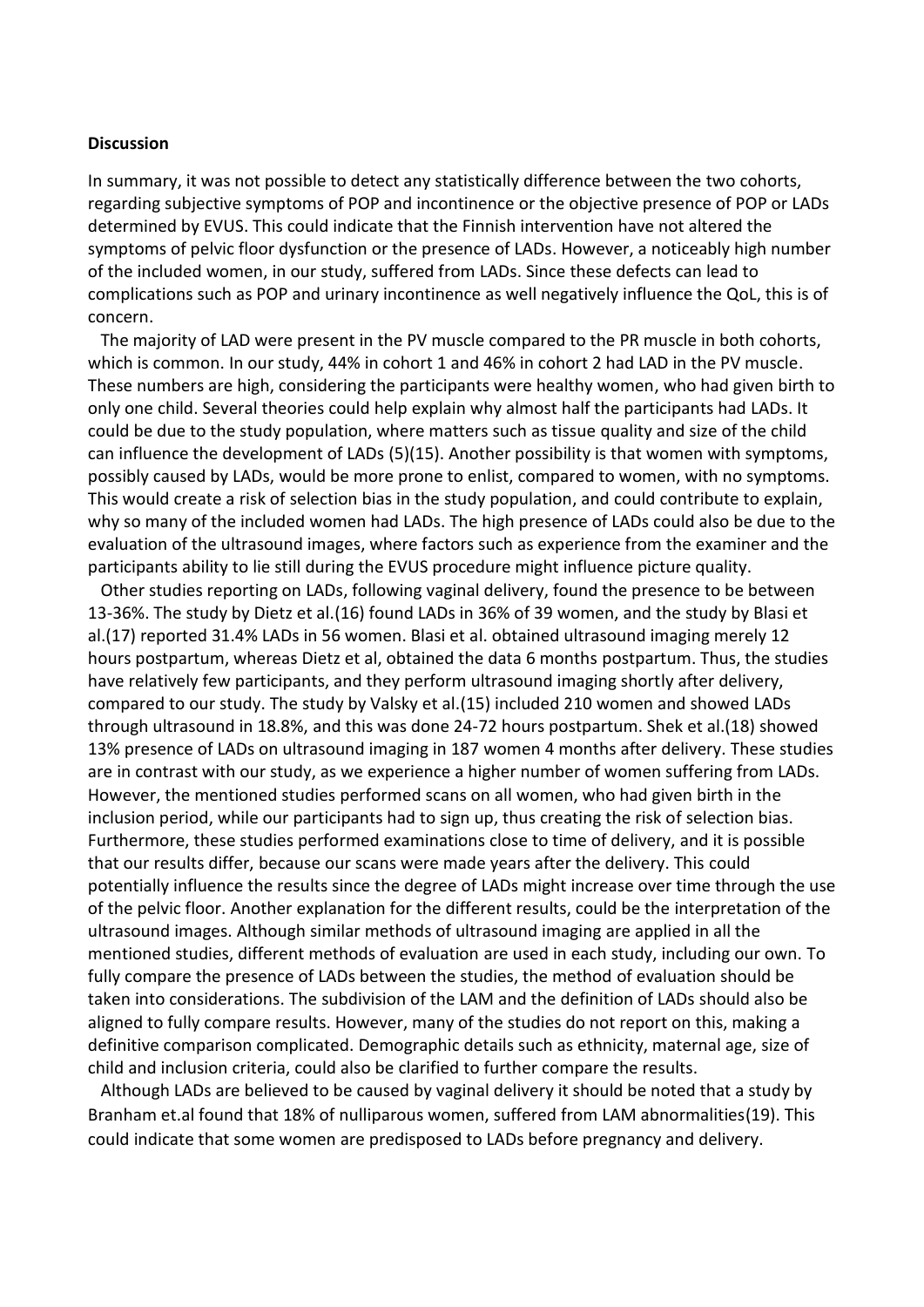However, the study was limited by a small number of participants. To fully determine the effect of the Finnish intervention in development of LADs, any defects prior to pregnancy and delivery should be investigated further.

No differences between the two cohorts regarding uterine prolapse, cystocele or rectocele could be detected, based on the POP-Q measurements. This could mean, that while the Finnish intervention have not improved the presence of POP, it also has not worsened it. Some association between the presence of LADs and POP exist, but it has been shown, that the clinical sign and the symptoms do not always correlate.(20). It should also be kept in mind, that while LADs are a factor in the development of POP, they are not the sole reason since POP has a multifactorial etiology.(21)

 When comparing the symptoms reported in the questionnaires ICIQ-VS and ICIQ-UI-SF, no statistically significant differences were found. This indicates that the women in both cohorts are influences by these symptoms equally. Thereby, it appears that the use of the Finnish intervention did not alter the symptoms reported in the described questionnaires.

 The primarily type of incontinence, reported by both cohorts through the ICIQ-UI-SF, was stress incontinence. Since the LAM has a constant muscle tonus and can contract immediately during increased abdominal pressure, e.g. during physical activity and coughing, the presences of LADs, can result in stress incontinence.

 The study by Delft et al.(20) used both the ICIQ-VS and ICIQ-UI-SF to evaluate women with and without LADs. They reported that women with LADs in general scored higher in the questionnaires, compared to women without LADs, and that they did not experience the same improvements in these symptoms following childbirth. Furthermore, the study could conclude that women with major LADs reported more vaginal issues such as lack of sensation, looseness, and sexual dysfunction. It should however be noted that the study was conducted only three months after time of delivery, which means, that the symptoms could yet improve for the women with LADs. (20) . It could be interesting to further examine if the women in our study, who had LADs, were also the same women, who achieved the highest scores, regarding symptoms, in the questionnaire. Not much literature currently exists on the correlation between LADs and vaginal symptoms and more understanding is needed to further evaluate.

Our study has some limitations that need to be considered when interpreting the findings. An important issue to be considered, is the difference in time from delivery to study inclusion. This means that some of the included women had given birth within the last two years, but other women had given birth more than 10 years ago. Our data showed that a statically significant difference was seen in time from delivery to inclusion. This can influence the results, since it is well established, that the risk of complications, such as POP and urinary incontinence, increases with age(22). It is possible, that the women, who had LADs, but did not report any symptoms, might experience symptoms in the future. This could also mean, that while no statistically significant differences between cohort 1 and 2 was found, this could potentially change in the future. To further examine this, a follow up study could be designed.

 In addition, it cannot be stated that all women in cohort 2 had given birth, with the Finnish intervention. Although it is common practice in the birth ward, the use can differ depending on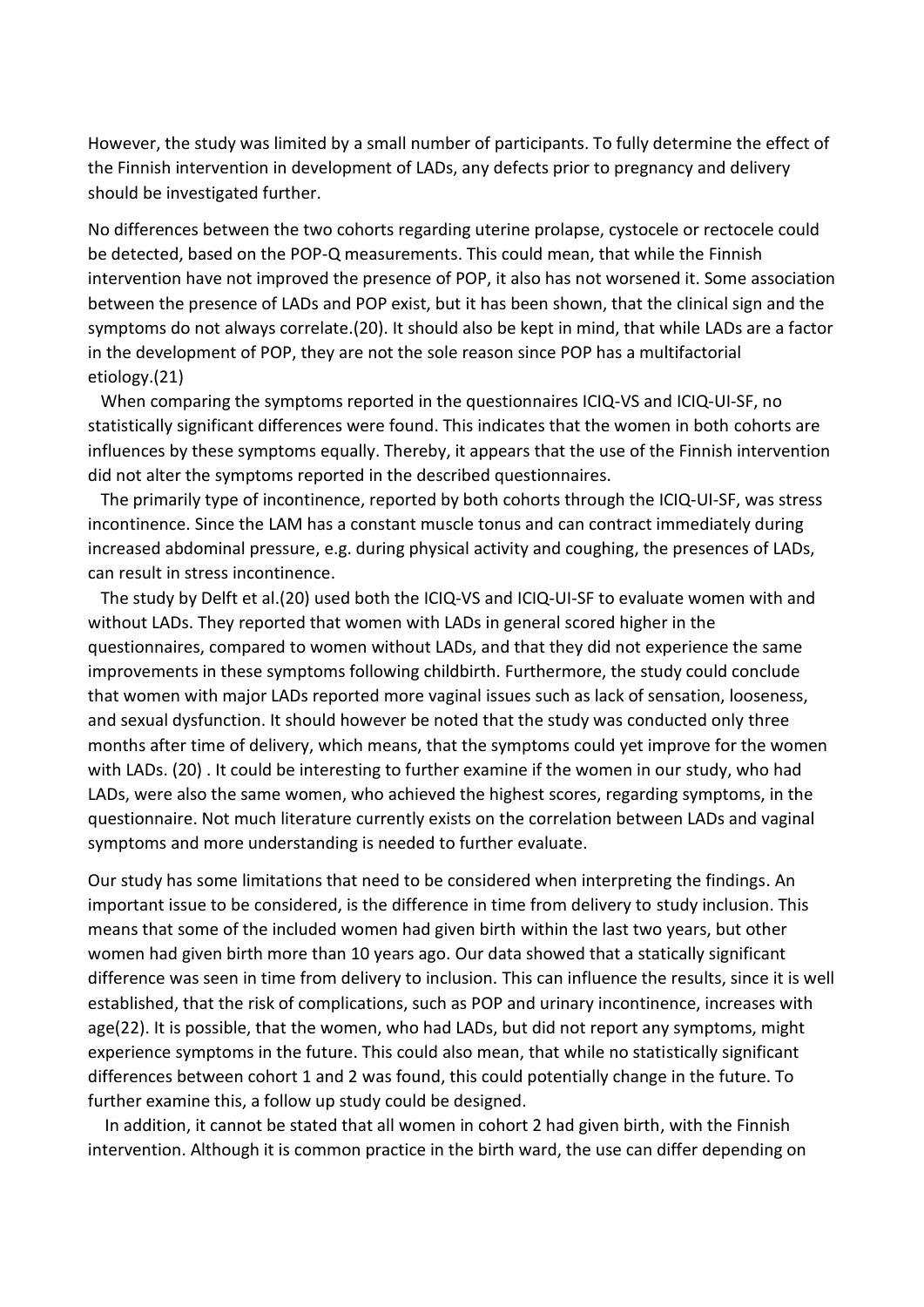the delivery and the midwife or doctor attending the birth. This cannot be further documented, since there, as of now, is no requirement for the staff to report the use of the Finnish intervention in the patient journals.

 When analyzing these results of the POP-Q measurement it should also be taking into consideration that, not all women were able to perform the Valsalva maneuver or cough correctly. This is necessary to use the standard POP-Q technique, as described by Chandrakant et al, and thereby ensure correct measurement. (10)

 The study is also limited by having only 112 participants. This can increase the risk of type II errors and hereby not detecting a difference due to the population being too small. In the design of future studies, more participants could be included to validate the results further and to access the effects of the Finnish intervention in LADs.

A strength in the study is the inclusion of participants, since all eligible women, who had given birth at the North Denmark Regional Hospital from 2008-2018, were identified through their diagnostic codes and invited. Thereby, all potential participants were presented with the possibility to enlist. Furthermore, all women were invited twice. This ensured the enrollment of most possible participants in the given time.

 The demographics of the study population showed, no statistically significant difference between the two cohorts when comparing age, smoking habits, BMI and prior surgery, which made the two cohorts comparable, thus strengthening the results. It is also of advantage that the women were able to sit privately without the examiner, when answering the questionnaires, since these concerned very intimate and personal matters. Another strength is the pelvic examinations, which were all performed by the same staff member.

 The study is also strengthened due to blinding of the reviewers before assessment of ultrasound imaging. This means that the reviewers were blinded to the cohort belonging, symptoms and clinical presentation of each participant, minimizing risk of bias in the assessment. Lastly, all methods of assessment from the questionnaires to the POP-Q measurement and the EVUS, are well-established and validated, which contributes to the strengthening of the study.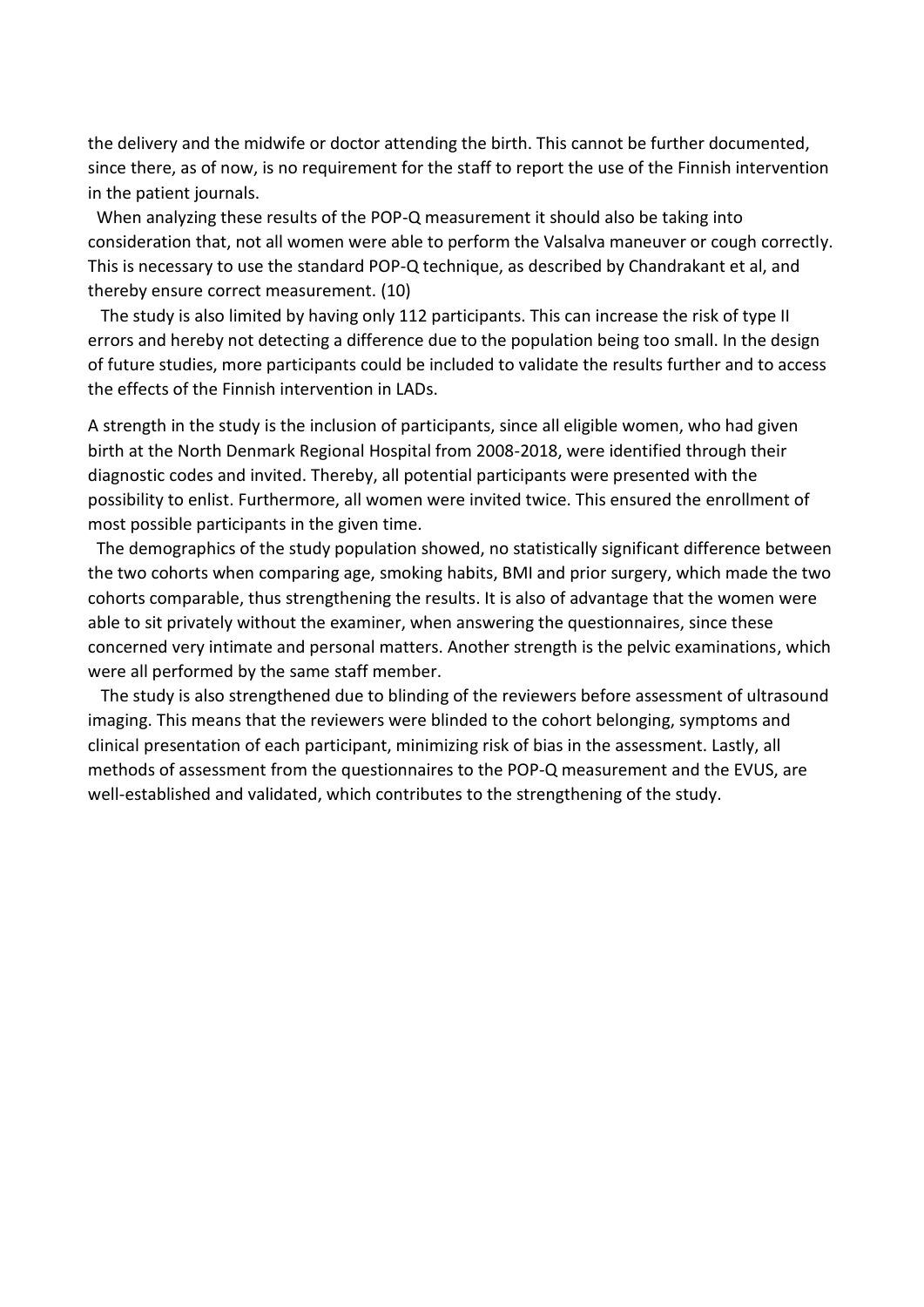#### **References**

- 1. Delancey JOL, Kearney R, Chou Q, Speights S, Binno S. The Appearance of Levator Ani Muscle Abnormalities in Magnetic Resonance Images After Vaginal Delivery. Vol. 101. 2003.
- 2. Wegnelius G, Hammarström M. Complete rupture of anal sphincter in primiparas: Long-term effects and subsequent delivery. Acta Obstetricia et Gynecologica Scandinavica. 2011 Mar;90(3):258–63.
- 3. Taithongchai A, Veiga SI, Sultan AH, Thakar R. The consequences of undiagnosed obstetric anal sphincter injuries (OASIS) following vaginal delivery. International Urogynecology Journal. 2020 Mar 1;31(3):635–41.
- 4. Fornell EU, Matthiesen L, Sjödahl R, Berg G. Obstetric anal sphincter injury ten years after: Subjective and objective long term effects. BJOG: An International Journal of Obstetrics and Gynaecology. 2005 Mar;112(3):312–6.
- 5. Schwertner-Tiepelmann N, Thakar R, Sultan AH, Tunn R. Obstetric levator ani muscle injuries: Current status. Vol. 39, Ultrasound in Obstetrics and Gynecology. 2012. p. 372–83.
- 6. Siafarikas F, Stær-Jensen J, Hilde G, Bø K, Ellström Engh M. The levator ani muscle during pregnancy and major levator ani muscle defects diagnosed postpartum: A three- and four-dimensional transperineal ultrasound study. BJOG: An International Journal of Obstetrics and Gynaecology. 2015 Jul 1;122(8):1083–91.
- 7. Abbas Shobeiri Editor S. Practical Pelvic Floor Ultrasonography. 2017.
- 8. Lien K-C, Mooney B, Delancey JOL, Ashton-Miller JA. Levator Ani Muscle Stretch Induced by Simulated Vaginal Birth. 2004.
- 9. Leenskjold S, Høj L, Pirhonen J. Manual protection of the perineum reduces the risk of obstetric anal sphincter ruptures. Danish Medical Journal. 2015;62(5).
- 10. S MC, G DH, I TY. POPQ EXAMINATION: DOES THE TIME OF EXAMINATION INTERFERE WITH POPQ MEASUREMENT SYSTEM FOR THE ASSESSMENT OF GENITAL PROLAPSE? Journal of Evolution of Medical and Dental Sciences. 2015 Dec 17;4(101):16694–7.
- 11. Avery K, Donovan J, Peters TJ, Shaw C, Gotoh M, Abrams P. ICIQ: A brief and robust measure for evaluating the symptoms and impact of urinary incontinence. Vol. 23, Neurourology and Urodynamics. 2004. p. 322–30.
- 12. Price N, Jackson SR, Avery K, Brookes ST, Abrams P. Development and psychometric evaluation of the ICIQ Vaginal Symptoms Questionnaire: The ICIQ-VS. BJOG: An International Journal of Obstetrics and Gynaecology. 2006 Jun;113(6):700–12.
- 13. Morgan DM, Umek WW, Stein T, Hsu Y, Guire K, DeLancey JOL. Interrater reliability of assessing levator ani muscle defects with magnetic resonance images. International Urogynecology Journal. 2007;18(7):773–8.
- 14. Rostaminia G, Manonai J, Leclaire E, Omoumi F, Marchiorlatti M, Quiroz LH, et al. Interrater reliability of assessing levator ani deficiency with 360° 3D endovaginal ultrasound. International Urogynecology Journal and Pelvic Floor Dysfunction. 2014;25(6):761–6.